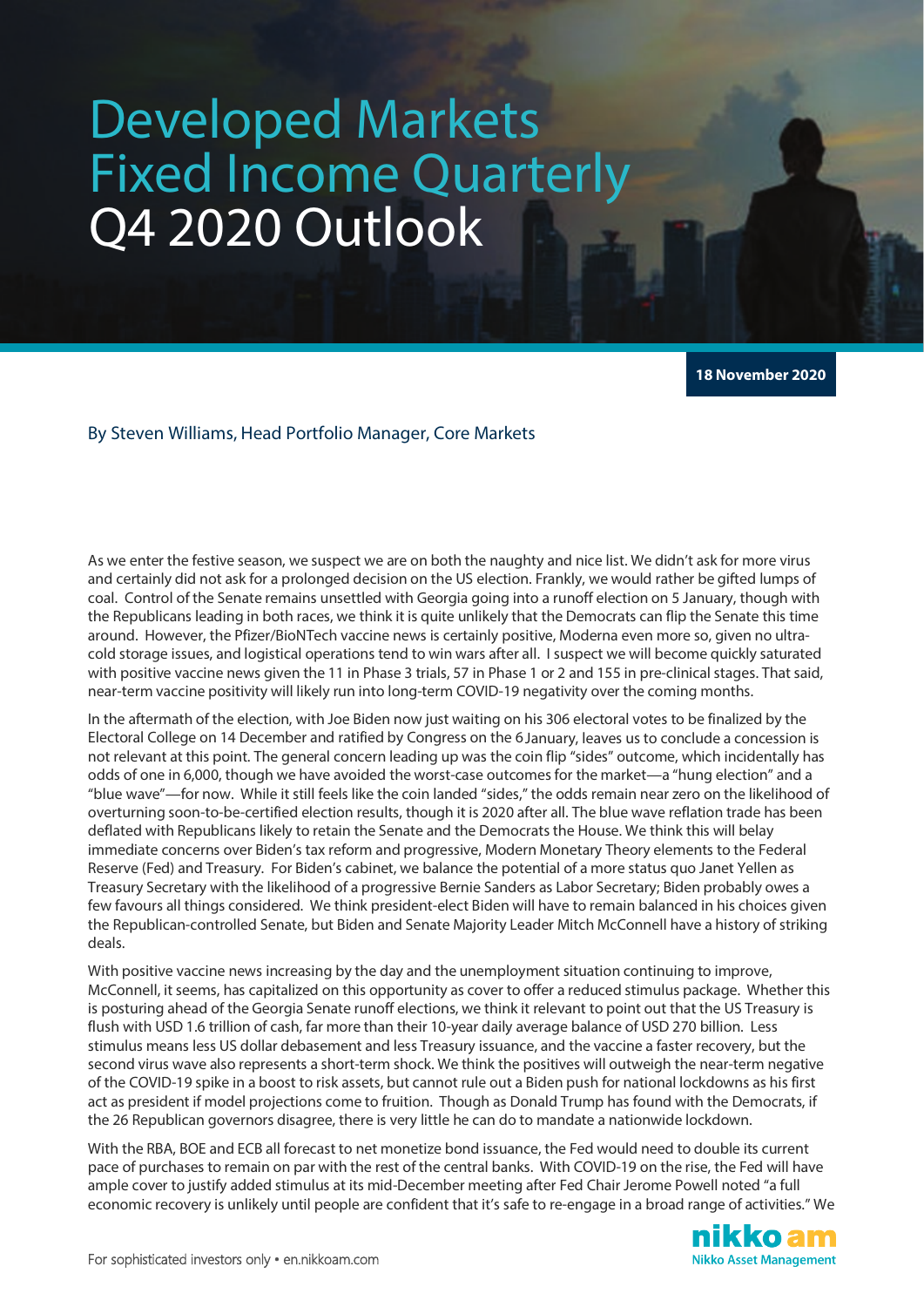think the Fed will remain at the ready to extend maturities of purchases and forward guidance which will further support long-term rates. With inflation on the backburner and lower-than-expected fiscal stimulus, we do think the period of dollar debasement is closer to the end than the beginning now that developed market governments are starting to ramp up stimulus programs of their own.

For the EU, COVID-19 continues to surge into year-end. With Hungary and Poland having indicated plans to veto the EU EUR 1.1 trillion budget and the EUR 750 billion stimulus if the EU makes access to funds conditional, the US certainly does not have a monopoly on divisive politics, of which the EU has plenty to go around on its own. Expectations are that the ECB will increase the scale of the Pandemic Emergency Purchase Programme by a further EUR 500 billion this December, as inflation remains elusive and the emergence of the second wave of COVID-19 in Europe threatens the very nascent recovery observed to date. With low rates abounding across the EU, we think the opportunity will continue to favour currency-hedged positions for foreign investors. For the UK and its negotiation with the EU for a Free Trade deal, we think cooler heads will eventually prevail, but note the binary outcome to sterling if talks go awry. We would like to talk about Brexit into 2021 as much as we would like to continue to discuss COVID-19, though it is still 2020 after all.

Important information: This document is prepared by Nikko Asset Management Co., Ltd. and/or its affiliates (Nikko AM) and is for distribution only under such circumstances as may be permitted by applicable laws. This document does not constitute personal investment advice or a personal recommendation and it does not consider in any way the objectives, financial situation or needs of any recipients. All recipients are recommended to consult with their independent tax, financial and legal advisers prior to any investment.

This document is for information purposes only and is not intended to be an offer, or a solicitation of an offer, to buy or sell any investments or participate in any trading strategy. Moreover, the information in this document will not affect Nikko AM's investment strategy in any way. The information and opinions in this document have been derived from or reached from sources believed in good faith to be reliable but have not been independently verified. Nikko AM makes no guarantee, representation or warranty, express or implied, and accepts no responsibility or liability for the accuracy or completeness of this document. No reliance should be placed on any assumptions, forecasts, projections, estimates or prospects contained within this document. This document should not be regarded by recipients as a substitute for the exercise of their own judgment. Opinions stated in this document may change without notice.

In any investment, past performance is neither an indication nor guarantee of future performance and a loss of capital may occur. Estimates of future performance are based on assumptions that may not be realised. Investors should be able to withstand the loss of any principal investment. The mention of individual securities, sectors, regions or countries within this document does not imply a recommendation to buy or sell.

Nikko AM accepts no liability whatsoever for any loss or damage of any kind arising out of the use of all or any part of this document, provided that nothing herein excludes or restricts any liability of Nikko AM under applicable regulatory rules or requirements.

All information contained in this document is solely for the attention and use of the intended recipients. Any use beyond that intended by Nikko AM is strictly prohibited.

Japan: The information contained in this document pertaining specifically to the investment products is not directed at persons in Japan nor is it intended for distribution to persons in Japan. Registration Number: Director of the Kanto Local Finance Bureau (Financial Instruments firms) No. 368 Member Associations: The Investment Trusts Association, Japan/Japan Investment Advisers Association.

United Kingdom and rest of Europe: This document is communicated by Nikko Asset Management Europe Ltd, which is authorised and regulated in the United Kingdom by the Financial Conduct Authority (the FCA) (FRN 122084). This document constitutes a financial promotion for the purposes of the Financial Services and Markets Act 2000 (as amended) (FSMA) and the rules of the FCA in the United Kingdom, and is directed at professional clients as defined in the FCA Handbook of Rules and Guidance.

United States: This document may not be duplicated, quoted, discussed or otherwise shared without prior consent. Any offering or distribution of a Fund in the United States may only be conducted via a licensed and registered broker-dealer or a duly qualified entity. Nikko Asset Management Americas, Inc. is a United States Registered Investment Adviser.

Singapore: This document is for information to institutional investors as defined in the Securities and Futures Act (Chapter 289), and intermediaries only. Nikko Asset Management Asia Limited (Co. Reg. No. 198202562H) is regulated by the Monetary Authority of Singapore.

Hong Kong: This document is for information to professional investors as defined in the Securities and Futures Ordinance, and intermediaries only. The contents of this document have not been reviewed by the Securities and Futures Commission or any regulatory authority in Hong Kong. Nikko Asset Management Hong Kong Limited is a licensed corporation in Hong Kong.

nikko an Nikko Asset Management